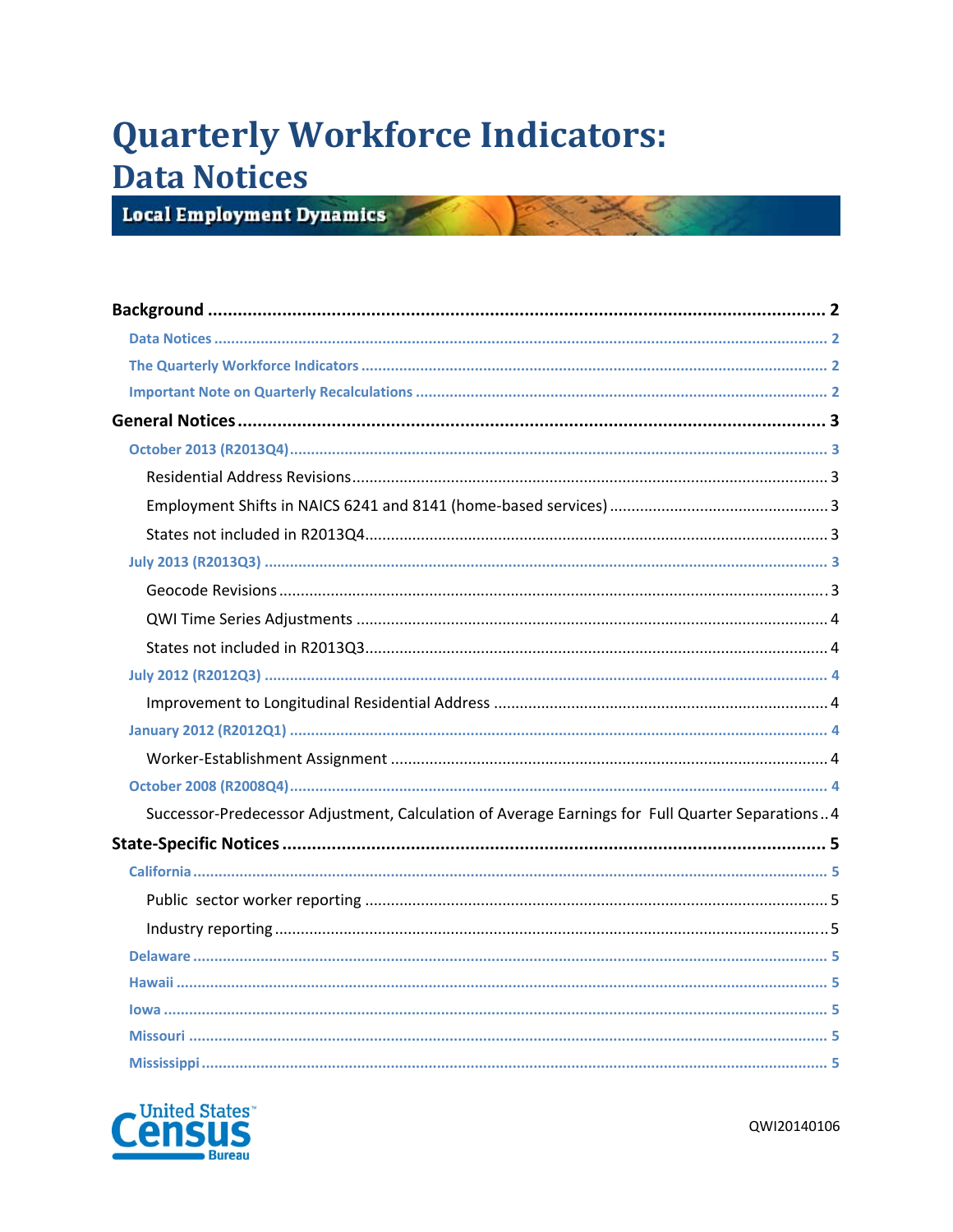# **Background**

## **Data Notices**

The Longitudinal Employer‐Household Dynamics (LEHD) program is continually working to improve and refine the Quarterly Workforce Indicators (QWI). This Data Notices document provides information to users on important updates to QWI data and specific data issues that affect certain states. General data issues that affect the QWI are posted at the top of the document; further below, state‐specific notices highlight major data features or issues that affect individual states. These Data Notices are designed to inform users of large‐scale updates and issues, and this document will be revised as processes are improved or new data quality issues are uncovered.

## **The Quarterly Workforce Indicators**

The Quarterly Workforce Indicators (QWI) is an innovative data product that provides detailed local labor market statistics by industry, worker demographics and employer characteristics. By using unique job‐level data that link workers to their employers, labor market data in the QWI is available by worker age, sex, educational attainment, race, and ethnicity. This allows for many interesting analyses – for instance, users can identify and study industries with aging workforces. Further, links between workers and firms allow the QWI to identify worker flows – including hires, separations, and turnover. Data on worker flows enables researchers to examine which industries are hiring workers and the characteristics of new hires. QWI is a powerful tool for understanding trends and dynamics in local labor markets.

The source data for the QWI is the Longitudinal Employer‐Household Dynamics (LEHD) linked employer‐ employee microdata. The LEHD data is massive longitudinal database covering over 95% of U.S. private sector jobs. Much of this data is collected via a unique federal‐state data sharing collaboration, the Local Employment Dynamics (LED) partnership. LED is a cooperative venture between the LEHD program at the U.S. Census Bureau and state agencies of all 50 states, the District of Columbia, Puerto Rico, and the U.S. Virgin Islands. By integrating data used to administer public programs with existing records and surveys, a new national jobs database is generated at very low cost and with no additional respondent burden. More information on the QWI can be found here: http://lehd.ces.census.gov/doc/QWI\_101.pdf.

## **Important Note on Quarterly Recalculations**

The complete QWI time series is updated with every quarterly data release. Measures across the time series may change between releases for a number of reasons, including:

- raw data inputs are updated;
- algorithms to develop estimates are revised;
- random draws that are used to generate missing data may change.

Regular users should be aware that fluctuations may be observed in historic data, and we generally advise that users do not combine data from different QWI releases .

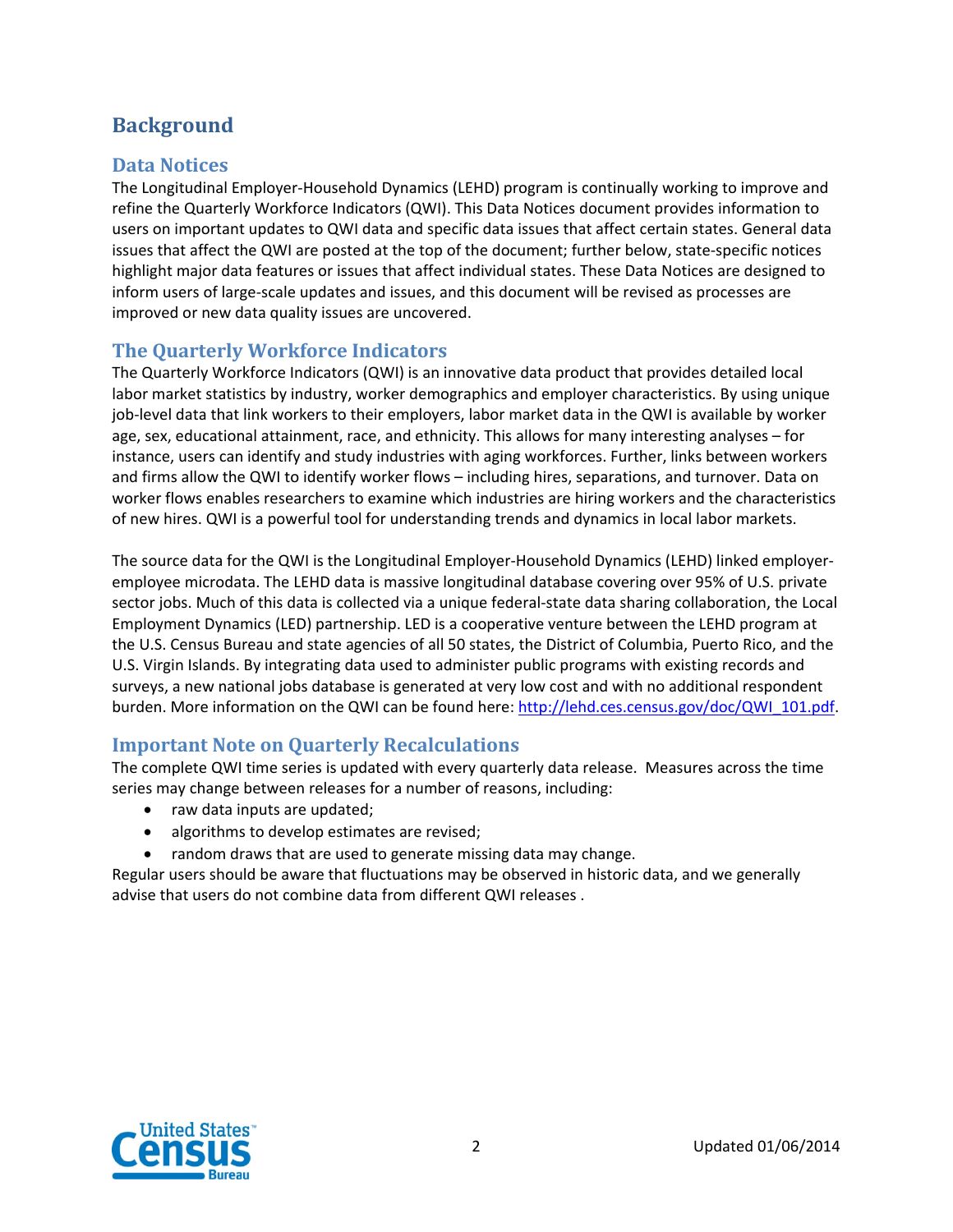# **General Notices**

# **October 2013 (R2013Q4)**

#### **Residential Address Revisions**

The methodology for identifying worker residence information has been modified this quarter to further improve the correspondence to the place of work (this is a follow-up to the enhancement made in 2012Q3). Residence information is used as an input to the unit-to-worker (U2W) process, which imputes establishments to jobs at multi-establishment firms. These improvements may result in some shifts in the reported employment within states.

#### **Employment Shifts in NAICS 6241 and 8141 (home‐based services)**

Beginning with 2013Q1 data, the Bureau of Labor Statistics (BLS) has implemented a nationwide administrative change in coding establishments that provide non-medical, home-based services for the elderly and people with disabilities (see http://www.bls.gov/news.release/cewbd.nr0.htm ). To better classify such establishments, many states have switched such coding schemes from NAICS 814110 ‐ Private Households, to NAICS 624120 ‐ Services for the Elderly and Persons with Disabilities. This change has had a corresponding impact on the QWI. Users should generally expect to see an increase in NAICS 6241 jobs, coupled with a decrease in NAICS 8141 jobs. Employment shifts between 2012Q4 and 2013Q1 are particularly prominent in Florida, Kansas, Missouri, Nebraska, Oklahoma, Rhode Island, Texas, and Utah.

#### **States not included in R2013Q4**

The following states were not available for QWI production in this cycle because of delays in provision of input files or issues with input data received from Census state partners:

- California
- New Jersey
- New Mexico
- Wyoming
- Massachusetts, Puerto Rico, Virgin Islands *(experimental production, pending initial release)*

# **July 2013 (R2013Q3)**

#### **Geocode Revisions**

The Geocoded Address List (GAL) is the process that adds and updates geographic information to administrative data during the production of QWI data. In 2013, LEHD updated its GAL processing. The new GAL process reduces geographic reporting errors based on its improved resolution and processing of address data, improved geographic confidence and certainty, and updated data structure. These geographic improvements may lead to shifts in the intrastate distribution of employment, such as county‐level employment totals.

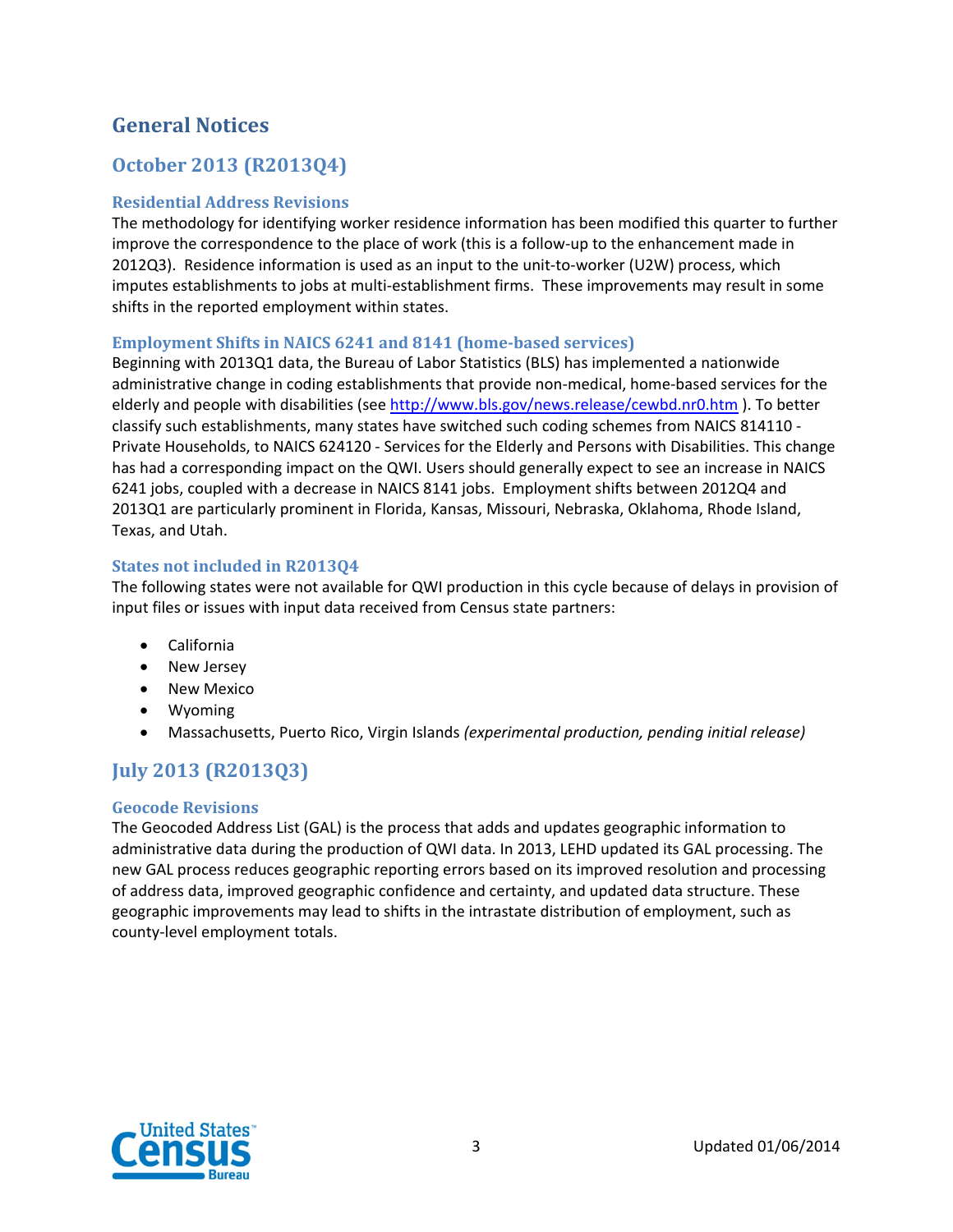#### **QWI Time Series Adjustments**

A general review of the QWI data series identified several states and quarters that contained significant data quality issues, primarily related to unemployment insurance wage record reporting in the earlier part of the time series. As these data do not meet current quality standards, QWI time series for the following states will begin in the quarter noted:

- Florida: 1997Q4
- Illinois: 1993Q2
- Virginia: 1998Q3

Research in‐progress on data imputation methodologies may permit QWI release of expanded time series in a future quarter.

#### **States not included in R2013Q3**

The following states were skipped in this production cycle because of delays in provision of input files or issues with input data received from Census state partners:

- Louisiana
- New Mexico
- California
- Massachusetts, Puerto Rico, Virgin Islands (experimental production, pending initial release)

# **July 2012 (R2012Q3)**

#### **Improvement to Longitudinal Residential Address**

LEHD has incorporated an improvement to the residential address data used to impute place of work to jobs, as part of the unit-to-worker (U2W) process. The expanded address data should generally improve the accuracy of employment estimates for multi-establishment firms. Users may observe some shifts in the geographic distribution of employment within states.

# **January 2012 (R2012Q1)**

#### **Worker‐Establishment Assignment**

In processing the QWI, an imputation method is used to impute establishments to jobs at multi‐ establishment firms. This process, referred to as unit-to-worker (or U2W), was found to have difficulty processing data for firms that experience significant changes in establishment structure. In response, the U2W process has been revised to improve processing and create more reliable estimates. This may result in some shifts in the geographic distribution of employment within states.

## **October 2008 (R2008Q4)**

#### **Successor‐Predecessor Adjustment, Calculation of Average Earnings for Full Quarter Separations**

The methodology for adjusting employment flows for successor-predecessor transitions has been improved, which has had the greatest impact on the calculation of full quarter employment flows. In addition, we have corrected an error in the calculation of average earnings from full quarter separations. All current and historical QWI have been adjusted. For more information on this update, please visit: http://lehd.ces.census.gov/doc/QWI\_Update\_081020.pdf .